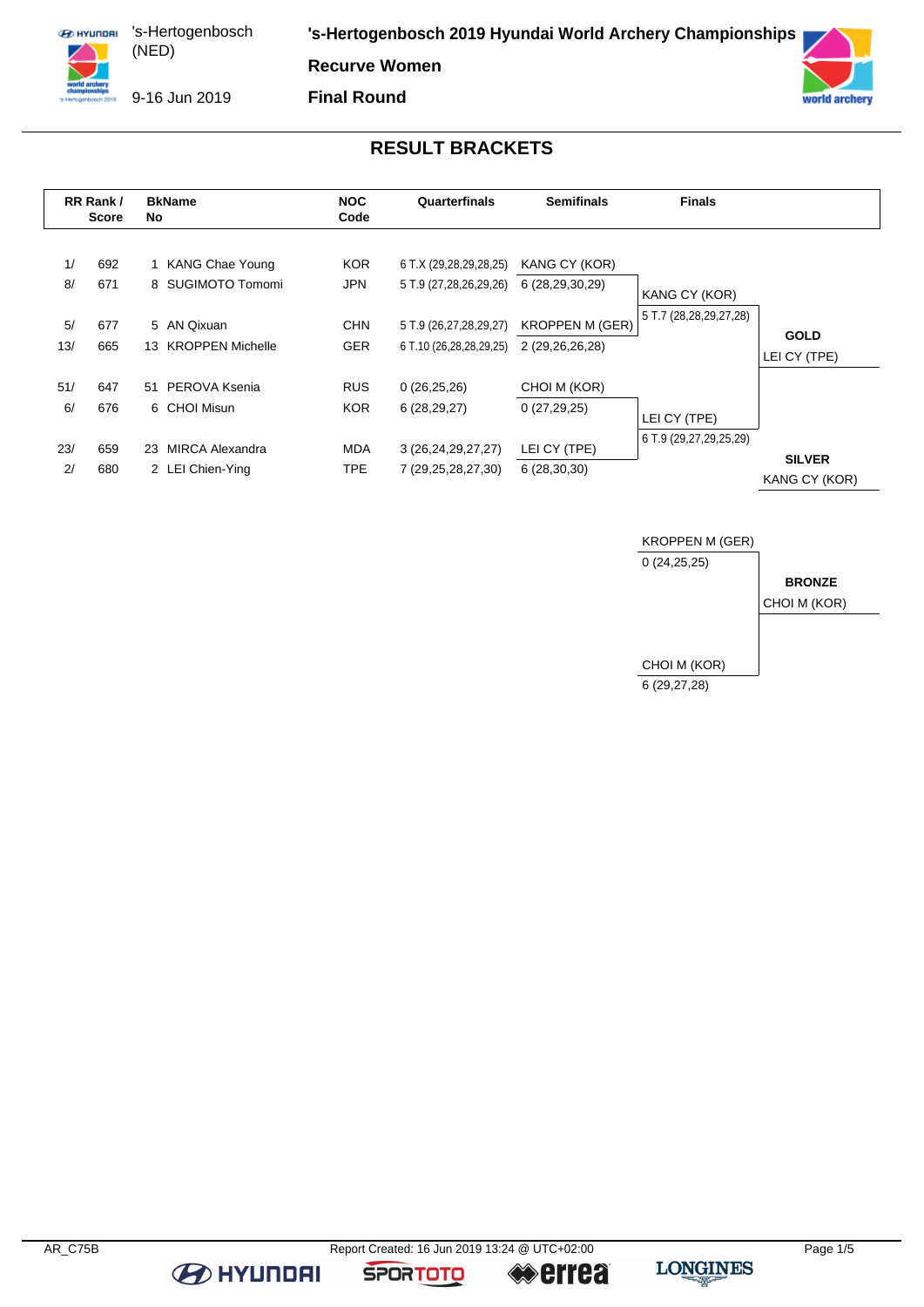

**EX HYUNDAI** 's-Hertogenbosch (NED) 

**'s-Hertogenbosch 2019 Hyundai World Archery Championships**

**Recurve Women**

9-16 Jun 2019

**BE HYUNDAI** 

**Elimination Round**



# **RESULT BRACKETS**

|            | RR Rank/<br><b>Score</b> | No | <b>BkName</b>                             | <b>NOC</b><br>Code       | 1/48<br>Elimin. Round                         | 1/24<br>Elimin. Round                     | 1/16<br>Elimin. Round                         | 1/8<br>Elimin. Round   | Quarterfinals                              |
|------------|--------------------------|----|-------------------------------------------|--------------------------|-----------------------------------------------|-------------------------------------------|-----------------------------------------------|------------------------|--------------------------------------------|
| 1/         | 692                      |    | 1 KANG Chae Young                         | <b>KOR</b>               |                                               | KANG CY (KOR)                             |                                               |                        |                                            |
|            |                          |    | pre-seeded in 1/16th                      |                          |                                               |                                           | KANG CY (KOR)                                 |                        |                                            |
|            |                          |    |                                           |                          |                                               | -Bye-                                     | 6 (27,29,29)                                  |                        |                                            |
|            |                          |    |                                           |                          |                                               |                                           |                                               | KANG CY (KOR)          |                                            |
| 33/        | 655                      |    | 33 BARBELIN Lisa                          | <b>FRA</b>               | 1 (26,27,26,26)                               | PHUTKARADZE T (GEO)                       |                                               | 7 (26,26,26,30,28)     |                                            |
| 80/        | 626                      |    | 80 PHUTKARADZE Tsiko                      | GEO                      | 7 (27, 27, 28, 28)                            | 3 (24, 28, 27, 25, 24)                    |                                               |                        |                                            |
|            |                          |    |                                           |                          |                                               |                                           | ZYZANSKA S (POL)<br>0(23,25,27)               |                        |                                            |
| 81/        | 626                      |    | 81 AMAISTROAIE Madalina                   | ROU                      | 2 (25,27,28,23)                               | ZYZANSKA S (POL)                          |                                               |                        |                                            |
| 32/        | 655                      |    | 32 ZYZANSKA Sylwia                        | POL                      | 6 (28,29,26,25)                               | 7 (29,27,28,25,25)                        |                                               |                        | KANG CY (KOR)                              |
| 17/        | 663                      |    | 17 KAZLOUSKAYA Karyna                     | <b>BLR</b>               | 6 T.9 (25,23,28,28,28)                        | KAZLOUSKAYA K (BLR)                       |                                               |                        | 6 T.X (29,28,29,28,25)                     |
| 96/        | 619                      |    | 96 HILLESTAD Katrine                      | <b>NOR</b>               | 5 T.8 (28,30,25,26,28)                        | 6 (26,27,26,27)                           |                                               |                        |                                            |
|            |                          |    |                                           |                          |                                               |                                           | KAZLOUSKAYA K (BLR)<br>3 (28, 28, 29, 28, 25) |                        |                                            |
| 65/        | 636                      |    | 65 KOVACIC Tihana                         | CRO                      | 0(24, 25, 27)                                 | ALIPOOR N (IRI)                           |                                               |                        |                                            |
| 48/        | 647                      |    | 48 ALIPOOR Niloofar                       | <b>IRI</b>               | 6(27, 29, 28)                                 | 2 (25,26,27,26)                           |                                               | TAN YT (TPE)           |                                            |
| 49/        | 647                      |    | 49 KAUFHOLD Casey                         | <b>USA</b>               | 2 (24,25,26,26)                               | SHOJAMEHR S (IRI)                         |                                               | 3 (25, 27, 26, 27, 27) |                                            |
| 64/        | 637                      |    | 64 SHOJAMEHR Shiva                        | <b>IRI</b>               | 6 (25,27,25,29)                               | 4 (26, 26, 23, 27, 24)                    |                                               |                        |                                            |
|            |                          |    |                                           |                          |                                               |                                           | TAN YT (TPE)                                  |                        |                                            |
| 97/        | 617                      |    | 97 GANBOLD Uyanga                         | <b>MGL</b>               | 2 (25,26,26,26)                               | TAN YT (TPE)                              | 7 (29,28,26,30,29)                            |                        |                                            |
| 16/        | 663                      |    | 16 TAN Ya-Ting                            | <b>TPE</b>               | 6 (29, 29, 25, 28)                            | 6 (25,29,28,26,26)                        |                                               |                        |                                            |
|            |                          |    | 9 RICHTER Elena                           |                          |                                               |                                           |                                               |                        |                                            |
| 9/<br>104/ | 667<br>613               |    | 104 LOKE Shin Hui                         | GER<br>MAS               | 6 (29,30,27)<br>0(27,21,25)                   | RICHTER E (GER)<br>6 T.X (27,27,27,29,27) |                                               |                        |                                            |
|            |                          |    |                                           |                          |                                               |                                           | RICHTER E (GER)                               |                        |                                            |
| 57/        | 642                      |    | 57 GHAPAR Nur Aliya                       | MAS                      | 6 (23,27,25,28,27)                            | <b>GHAPAR NA (MAS)</b>                    | 5 T.9 (26,27,28,28,25)                        |                        |                                            |
| 56/        | 644                      |    | 56 ROMAN Aida                             | <b>MEX</b>               | 4 (26,26,24,29,26)                            | 5 T.9 (28,29,27,26,22)                    |                                               | JAGER M (DEN)          |                                            |
|            |                          |    |                                           |                          |                                               |                                           |                                               | 4 (26, 26, 26, 28, 25) |                                            |
| 41/        | 651<br>634               |    | 41 JAGER Maja<br>72 LESTARI Linda         | <b>DEN</b><br><b>INA</b> | 6 (27,29,26,28,29)                            | JAGER M (DEN)<br>6 (27,29,25,29,29)       |                                               |                        |                                            |
| 72/        |                          |    |                                           |                          | 4 (28, 28, 29, 25, 25)                        |                                           | JAGER M (DEN)                                 |                        |                                            |
| 89/        | 622                      |    | 89 ACOSTA GIRALDO Valentina               | COL                      | 0(28, 24, 25)                                 | DZIOMINSKAYA K (BLR)                      | 6 T.10 (25,27,29,26,29)                       |                        |                                            |
| 24/        | 659                      |    | 24 DZIOMINSKAYA Karyna                    | <b>BLR</b>               | 6(30,27,26)                                   | 4 (28, 26, 27, 26, 26)                    |                                               |                        |                                            |
|            |                          |    |                                           |                          |                                               |                                           |                                               |                        | SUGIMOTO T (JPN)<br>5 T.9 (27,28,26,29,26) |
| 25/        | 658                      |    | 25 LORIG Khatuna                          | <b>USA</b>               | 5 T.5 (23,24,29,28,26)                        | LONGOVA A (SVK)                           |                                               |                        |                                            |
| 88/        | 622                      |    | 88 LONGOVA Alexandra                      | SVK                      | 6 T.8 (25,25,26,24,26)                        | 6 (26,25,24,26,26)                        | LONGOVA A (SVK)                               |                        |                                            |
| 73/        | 633                      |    | 73 INKHAM Nattapat                        | THA                      | 6(27,26,26)                                   | INKHAM N (THA)                            | 5 T.8 (25,27,28,26,25)                        |                        |                                            |
| 40/        | 651                      |    | 40 BARI Komalika                          | <b>IND</b>               | 0(26, 22, 23)                                 | 4 (25, 23, 25, 27, 24)                    |                                               |                        |                                            |
|            |                          |    |                                           |                          |                                               |                                           |                                               | SUGIMOTO T (JPN)       |                                            |
|            |                          |    |                                           |                          |                                               | -Bye-                                     |                                               | 6 (27,26,30,26,25)     |                                            |
|            |                          |    |                                           |                          |                                               |                                           | SUGIMOTO T (JPN)                              |                        |                                            |
|            |                          |    |                                           |                          |                                               |                                           | 6 T.9 (25,25,26,28,26)                        |                        |                                            |
| 8/         | 671                      |    | pre-seeded in 1/16th<br>8 SUGIMOTO Tomomi | <b>JPN</b>               |                                               | SUGIMOTO T (JPN)                          |                                               |                        |                                            |
|            |                          |    |                                           |                          |                                               |                                           |                                               |                        |                                            |
| AR_C75A    |                          |    |                                           |                          | Report Created: 16 Jun 2019 13:24 @ UTC+02:00 |                                           |                                               |                        | Page 2/5                                   |

**LONGINES** 

**errea** 

**SPORTOTO**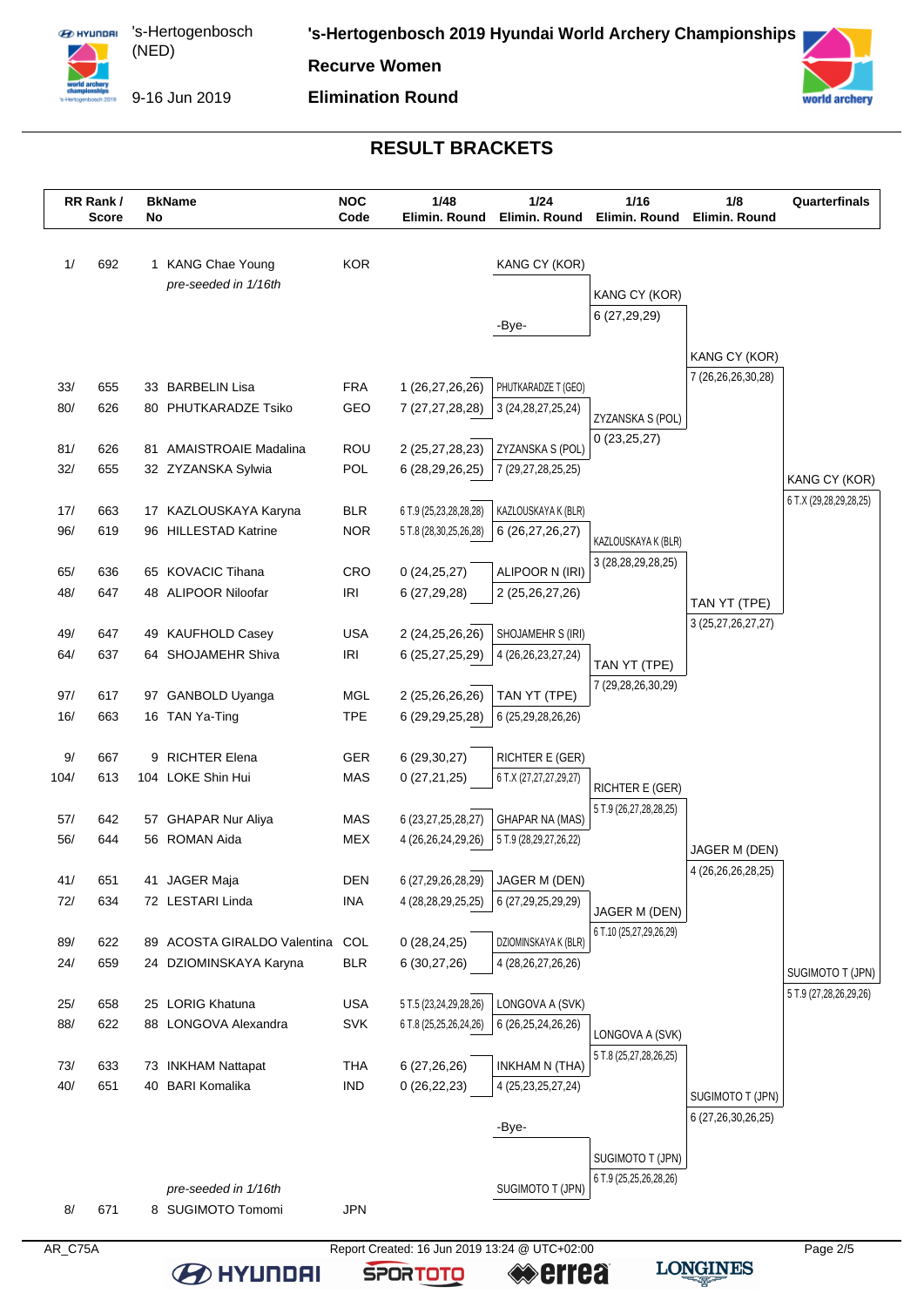

's-Hertogenbosch (NED) 

**'s-Hertogenbosch 2019 Hyundai World Archery Championships**

**Recurve Women**

9-16 Jun 2019 **Elimination Round**

**orld archery** 

### **RESULT BRACKETS**

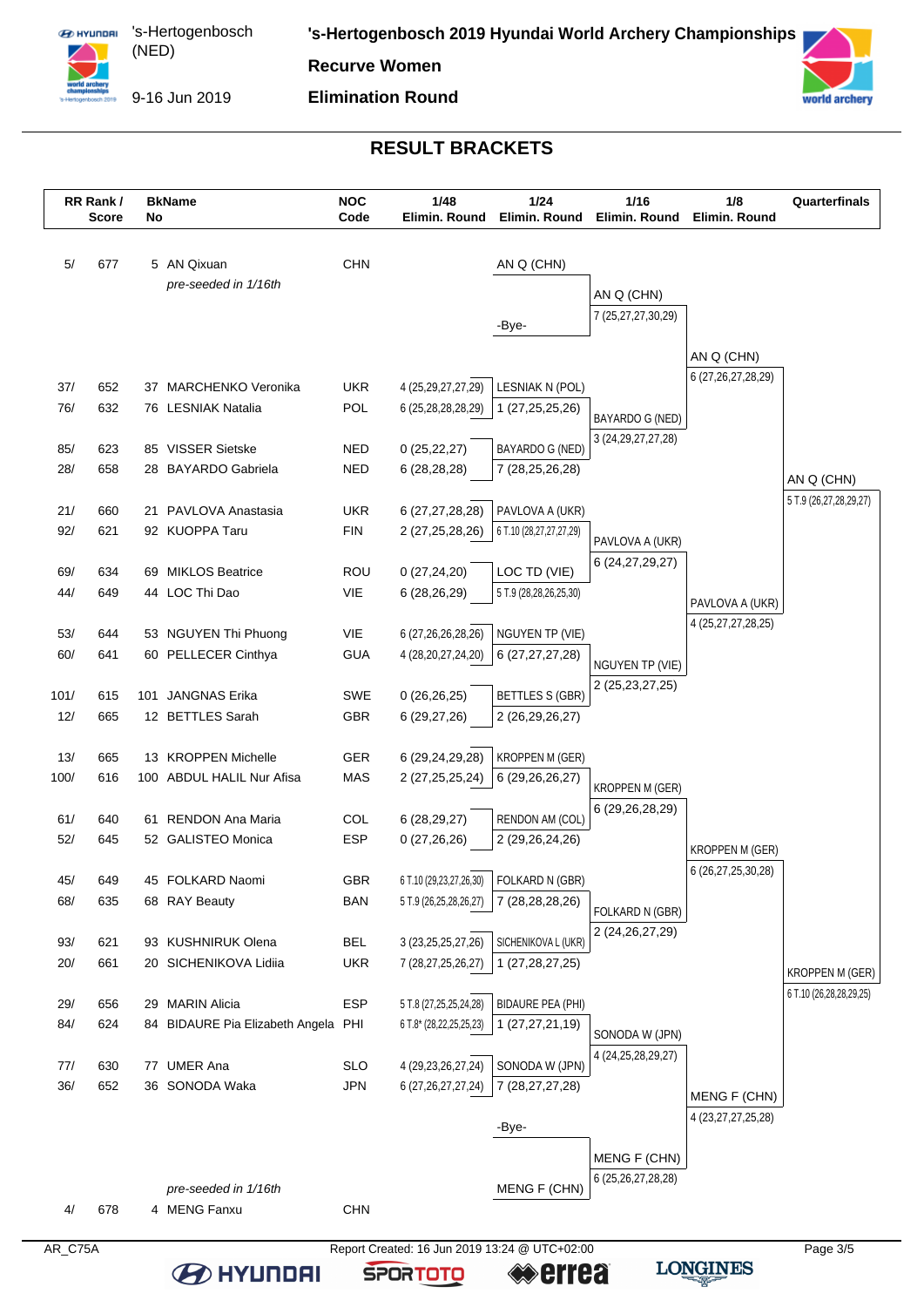

's-Hertogenbosch (NED) 

**'s-Hertogenbosch 2019 Hyundai World Archery Championships**

**Recurve Women**

9-16 Jun 2019 **Elimination Round**



#### **RESULT BRACKETS**



**LONGINES** 

≪errea

**SPORTOTO** 

**BEITHER**